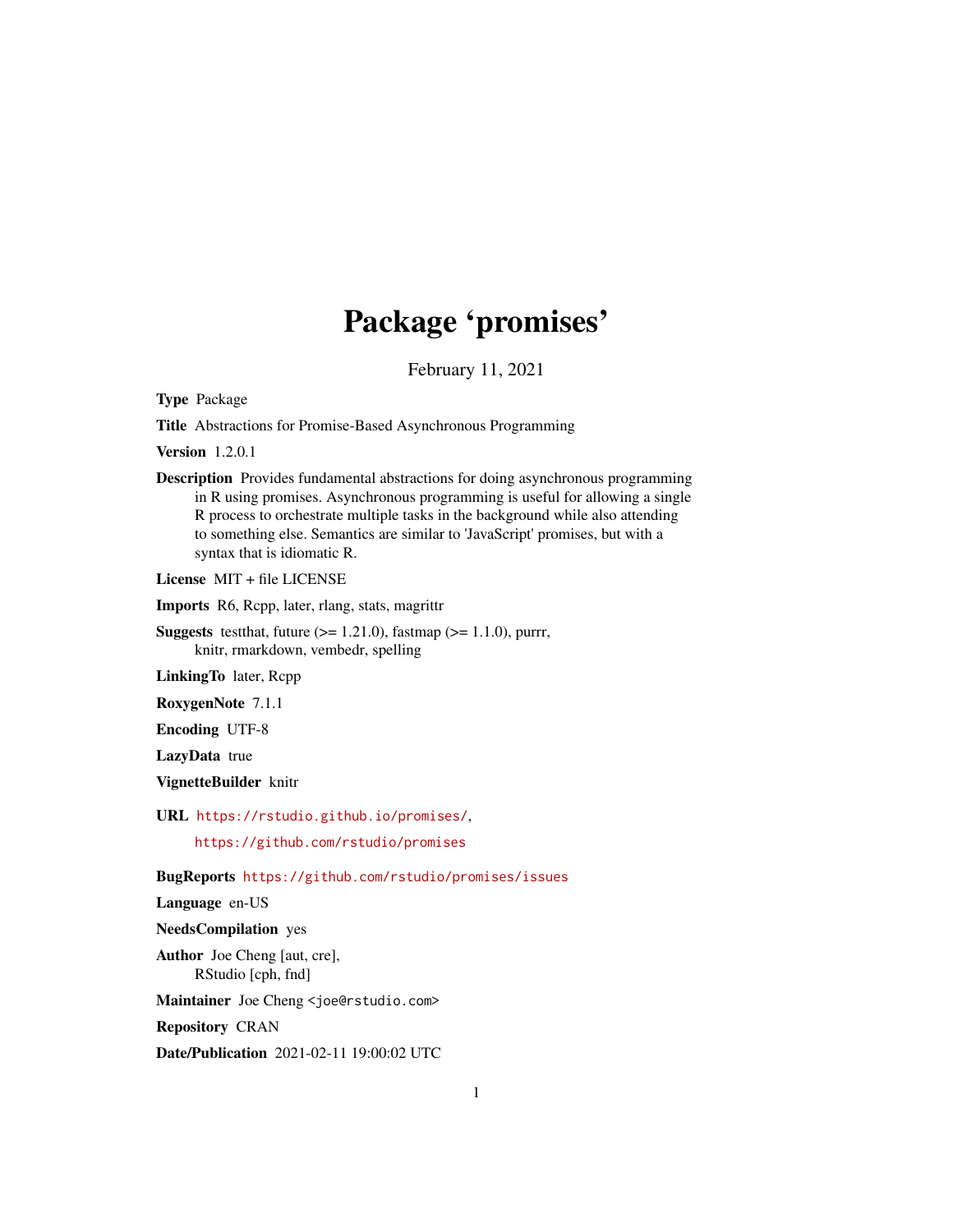# <span id="page-1-0"></span>R topics documented:

| Index |  |
|-------|--|

<span id="page-1-1"></span>future\_promise\_queue future *promise*

# Description

# Experimental

# Usage

```
future_promise_queue()
```

```
future_promise(
 expr = NULL,envir = parent.frame(),substitute = TRUE,
 globals = TRUE,
 packages = NULL,
 ...,
 queue = future_promise_queue()
)
```
# Arguments

| expr       | An R expression. While the expr is eventually sent to $future$ : $future$ .<br>please use the same precautions that you would use with regular promises: : promise()<br>expressions. future_promise() may have to hold the expr in a $promise()$<br>while waiting for a <b>future</b> worker to become available. |
|------------|-------------------------------------------------------------------------------------------------------------------------------------------------------------------------------------------------------------------------------------------------------------------------------------------------------------------|
| envir      | The environment from where global objects should be identified.                                                                                                                                                                                                                                                   |
| substitute | If TRUE, argument expr is substitute():ed, otherwise not.                                                                                                                                                                                                                                                         |
| globals    | (optional) a logical, a character vector, or a named list to control how globals<br>are handled. For details, see section 'Globals used by future expressions' in the<br>help for $future()$ .                                                                                                                    |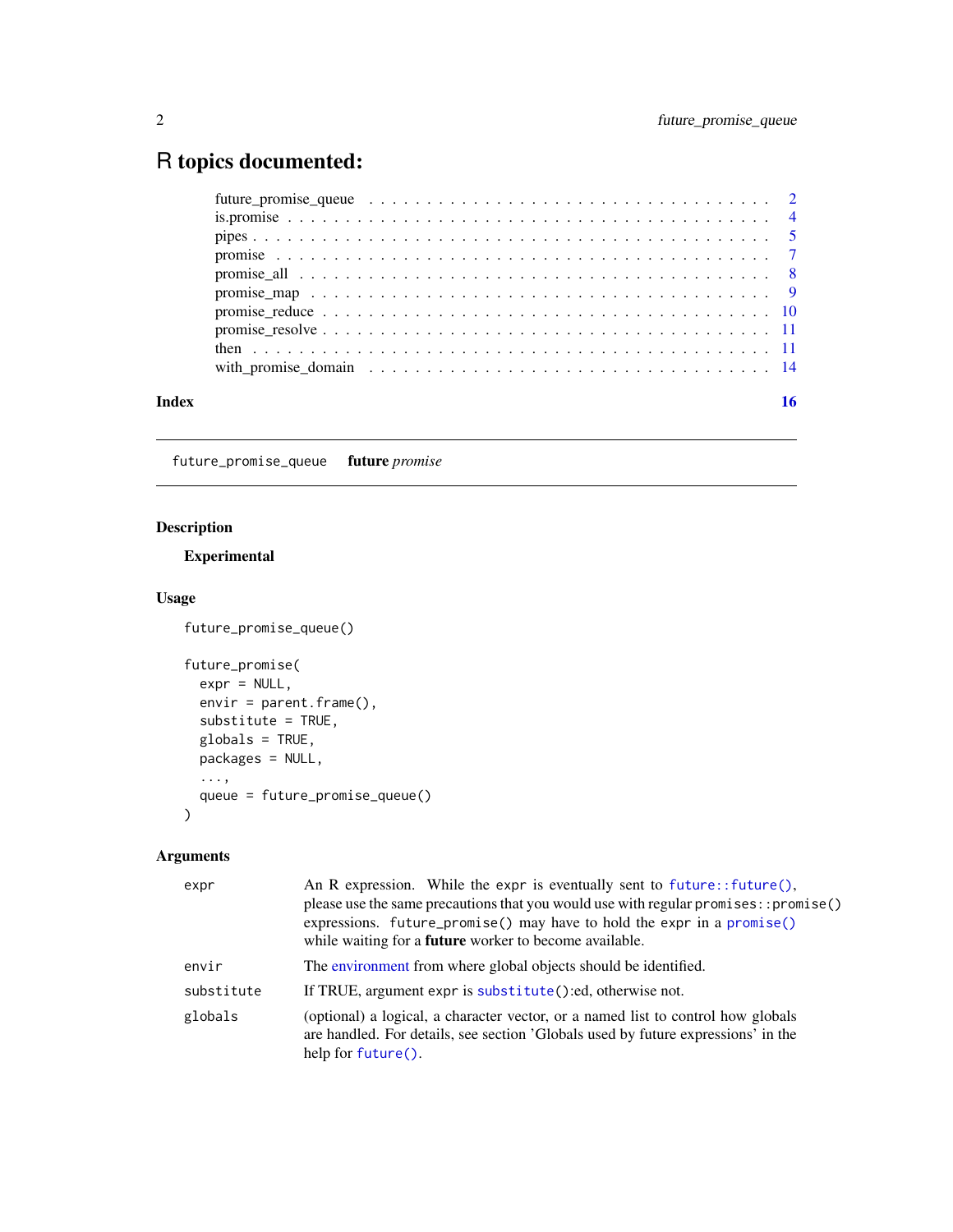<span id="page-2-0"></span>

| packages | (optional) a character vector specifying packages to be attached in the R envi-<br>ronment evaluating the future.                                                                                                                                                             |
|----------|-------------------------------------------------------------------------------------------------------------------------------------------------------------------------------------------------------------------------------------------------------------------------------|
| $\cdot$  | extra parameters provided to future:: future()                                                                                                                                                                                                                                |
| queue    | A queue that is used to schedule work to be done using future:: future().<br>This queue defaults to future_promise_queue() and requires that method queue\$schedule_work(fn)<br>exist. This method should take in a function that will execute the promised fu-<br>ture work. |

#### **Details**

When submitting **future** work, **future** (by design) will block the main R session until a worker becomes available. This occurs when there is more submitted future work than there are available future workers. To counter this situation, we can create a promise to execute work using future (using future\_promise()) and only begin the work if a future worker is available.

Using future\_promise() is recommended when ever a continuous runtime is used, such as with plumber or shiny.

For more details and examples, please see the [vignette\("future\\_promise", "promises"\)](https://rstudio.github.io/promises/articles/future_promise.html) vignette().

#### Value

Unlike  $[future::future()]$ , future promise()returns a  $[promise()]$  object that will eventually resolve the  $\mathcal{W}_{\mathcal{B}}$ {future}expr'.

# Functions

- future\_promise\_queue: Default future\_promise() work queue to use. This function returns a [WorkQueue](#page-0-0) that is cached per R session.
- future\_promise: Creates a [promise\(\)](#page-6-1) that will execute the expr using [future::future\(\)](#page-0-0).

#### See Also

**[WorkQueue](#page-0-0)** 

```
# Relative start time
start <- Sys.time()
# Helper to force two `future` workers
with_two_workers <- function(expr) {
 if (!require("future")) {
   message("`future` not installed")
   return()
 }
 old_plan <- future::plan(future::multisession(workers = 2))
 on.exit({future::plan(old_plan)}, add = TRUE)
 start <<- Sys.time()
 force(expr)
 while(!later::loop_empty()) {Sys.sleep(0.1); later::run_now()}
 invisible()
```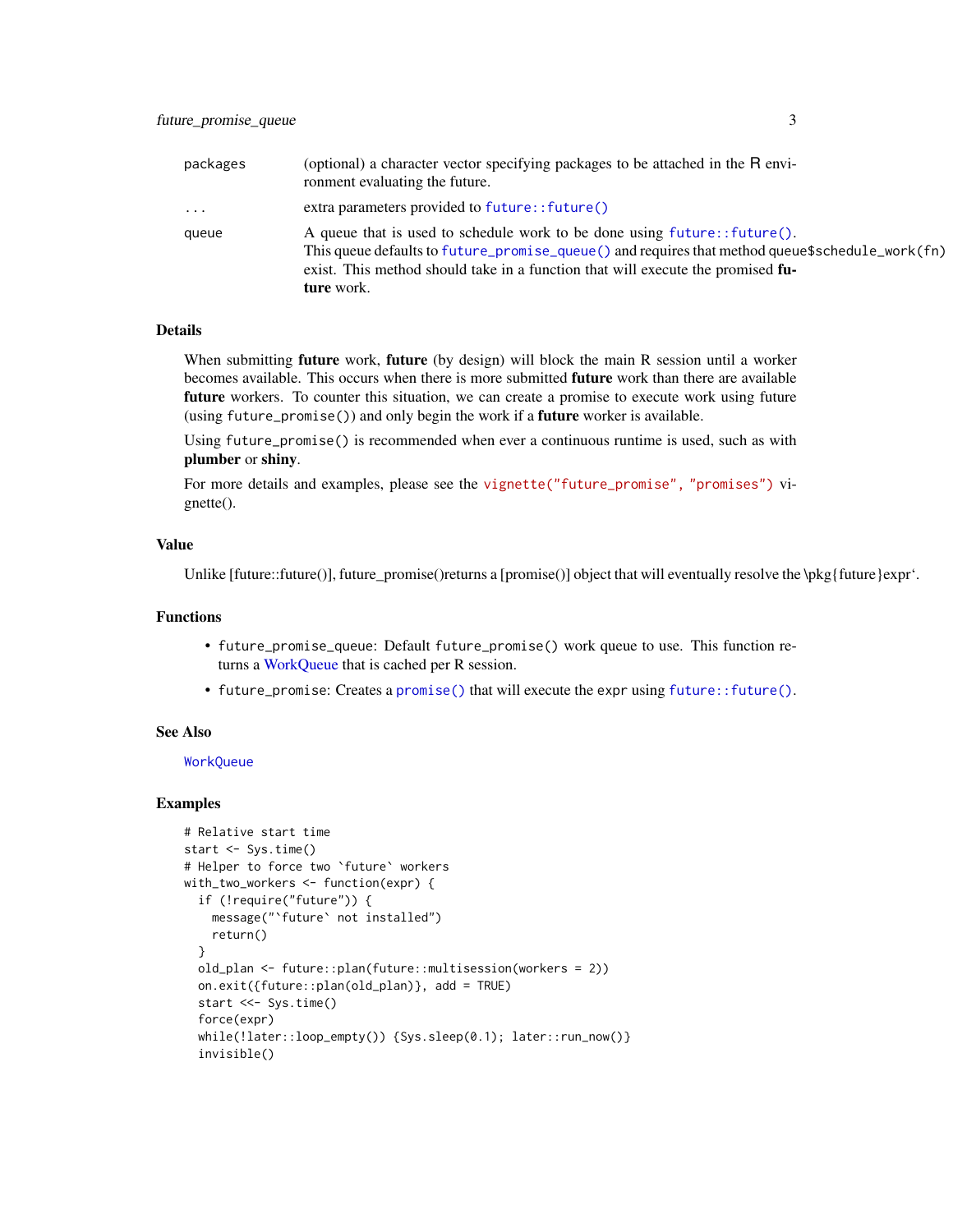```
}
# Print a status message. Ex: `"PID: XXX; 2.5s promise done"`
print_msg <- function(pid, msg) {
  message(
    "PID: ", pid, "; ",
    round(difftime(Sys.time(), start, units = "secs"), digits = 1), "s " ,
    msg
  )
}
# `"promise done"` will appear after four workers are done and the main R session is not blocked
# The important thing to note is the first four times will be roughly the same
with_two_workers({
  promise_resolve(Sys.getpid()) %...>% print_msg("promise done")
 for (i in 1:6) future::future({Sys.sleep(1); Sys.getpid()}) %...>% print_msg("future done")
})
{
#> PID: XXX; 2.5s promise done
#> PID: YYY; 2.6s future done
#> PID: ZZZ; 2.6s future done
#> PID: YYY; 2.6s future done
#> PID: ZZZ; 2.6s future done
#> PID: YYY; 3.4s future done
#> PID: ZZZ; 3.6s future done
}
# `"promise done"` will almost immediately, before any workers have completed
# The first two `"future done"` comments appear earlier the example above
with_two_workers({
 promise_resolve(Sys.getpid()) %...>% print_msg("promise")
 for (i in 1:6) future_promise({Sys.sleep(1); Sys.getpid()}) %...>% print_msg("future done")
})
{
#> PID: XXX; 0.2s promise done
#> PID: YYY; 1.3s future done
#> PID: ZZZ; 1.4s future done
#> PID: YYY; 2.5s future done
#> PID: ZZZ; 2.6s future done
#> PID: YYY; 3.4s future done
#> PID: ZZZ; 3.6s future done
}
```
is.promise *Coerce to a promise*

#### **Description**

Use is.promise to determine whether an R object is a promise. Use as.promise (an S3 generic method) to attempt to coerce an R object to a promise. This package includes support for converting [future::Future](#page-0-0) objects into promises.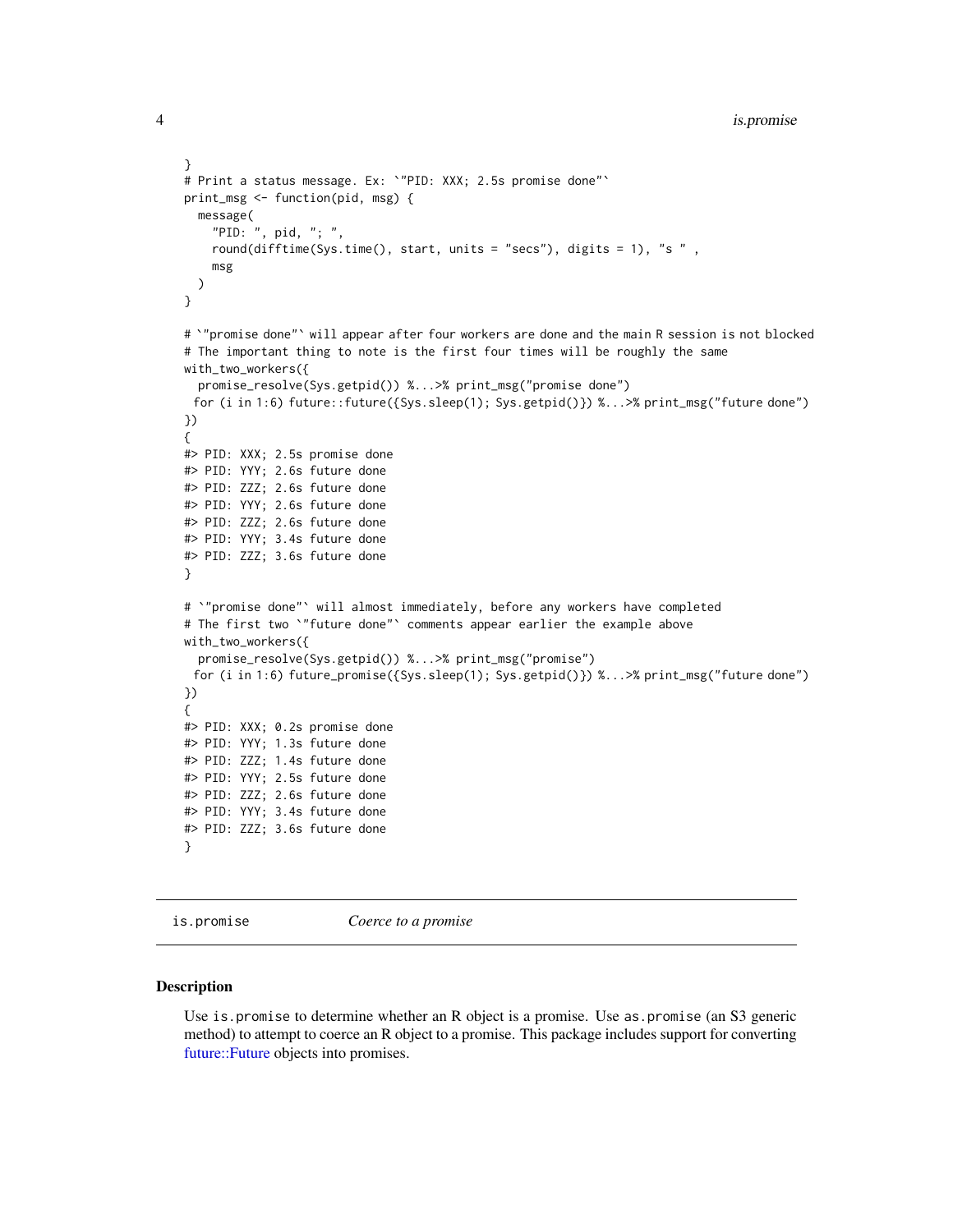<span id="page-4-0"></span>pipes 5

# Usage

```
is.promise(x)
is.promising(x)
as.promise(x)
```
# Arguments

x An R object to test or coerce.

# Value

as.promise returns a promise object, or throws an error if the object cannot be converted.

is.promise returns TRUE if the given value is a promise object, and FALSE otherwise.

is.promising returns TRUE if the given value is a promise object or if it can be converted to a promise object using as.promise, and FALSE otherwise.

<span id="page-4-1"></span>pipes *Promise pipe operators*

# Description

Promise-aware pipe operators, in the style of [magrittr.](https://CRAN.R-project.org/package=magrittr/vignettes/magrittr.html) Like magrittr pipes, these operators can be used to chain together pipelines of promise-transforming operations. Unlike magrittr pipes, these pipes wait for promise resolution and pass the unwrapped value (or error) to the rhs function call.

#### Usage

lhs %...>% rhs lhs %...T>% rhs lhs %...!% rhs lhs %...T!% rhs

# Arguments

| lhs | A promise object.                                                                |
|-----|----------------------------------------------------------------------------------|
| rhs | A function call using the magniture semantics. It can return either a promise or |
|     | non-promise value, or throw an error.                                            |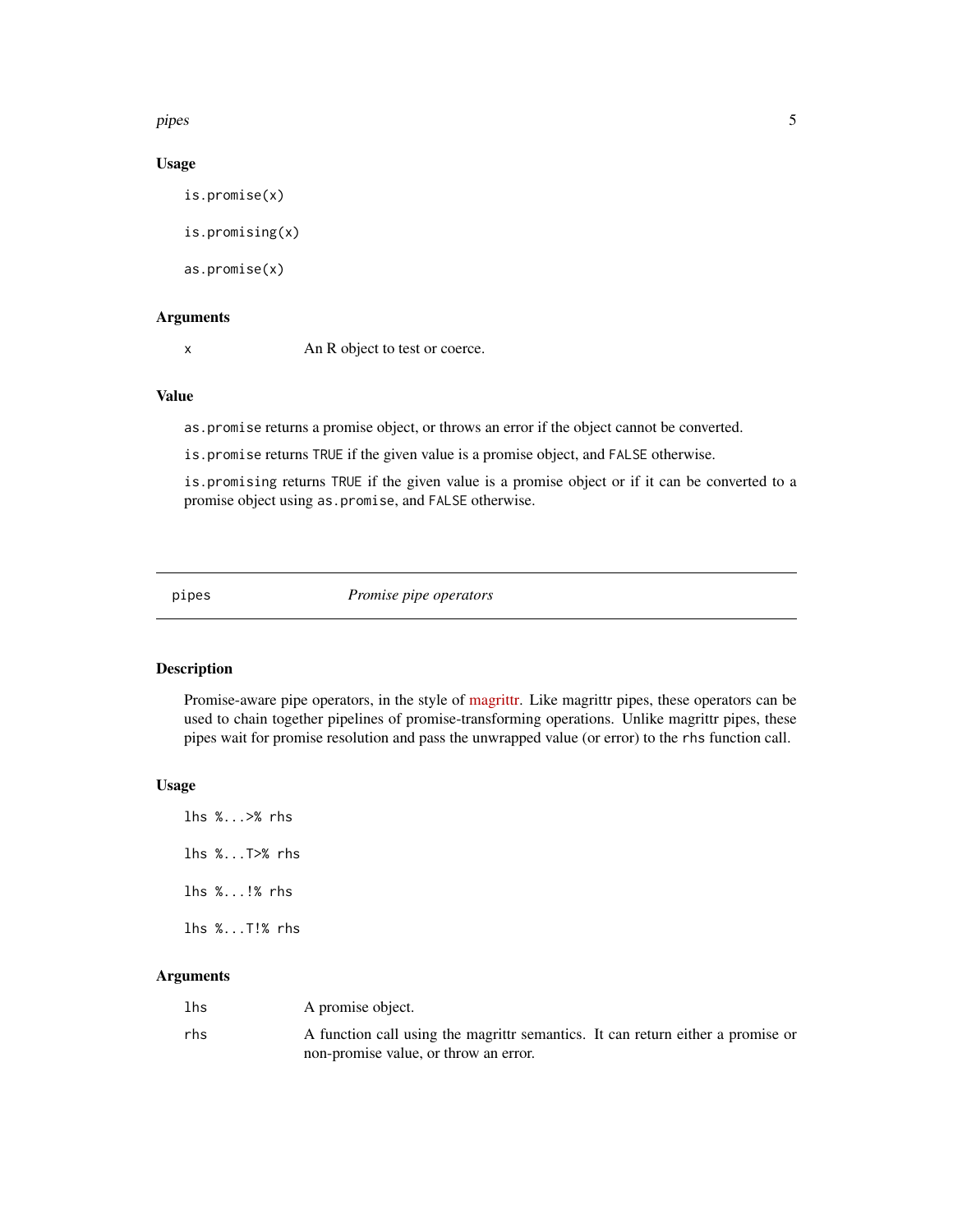# Details

The > variants are for handling successful resolution, the ! variants are for handling errors. The T variants of each return the lhs instead of the rhs, which is useful for pipeline steps that are used for side effects (printing, plotting, saving).

- 1. promise %...>% func() is equivalent to promise %>% then(func).
- 2. promise %...!% func() is equivalent to promise %>% catch(func).
- 3. promise %...T>% func() is equivalent to promise %T>% then(func).
- 4. promise %...T!% func() is equivalent to promise %T>% catch(func) or promise %>% catch(func,tee  $=$  TRUE).

One situation where 3. and 4. above break down is when func() throws an error, or returns a promise that ultimately fails. In that case, the failure will be propagated by our pipe operators but not by the magrittr-plus-function "equivalents".

For simplicity of implementation, we do not support the magrittr feature of using a . at the head of a pipeline to turn the entire pipeline into a function instead of an expression.

# Value

A new promise.

# See Also

https://rstudio.github.io/promises/articles/overview.html#using-pipes

```
## Not run:
library(future)
plan(multisession)
future_promise(cars) %...>%
 head(5) %...T>%
 print()
# If the read.csv fails, resolve to NULL instead
future_promise(read.csv("http://example.com/data.csv")) %...!%
 { NULL }
## End(Not run)
```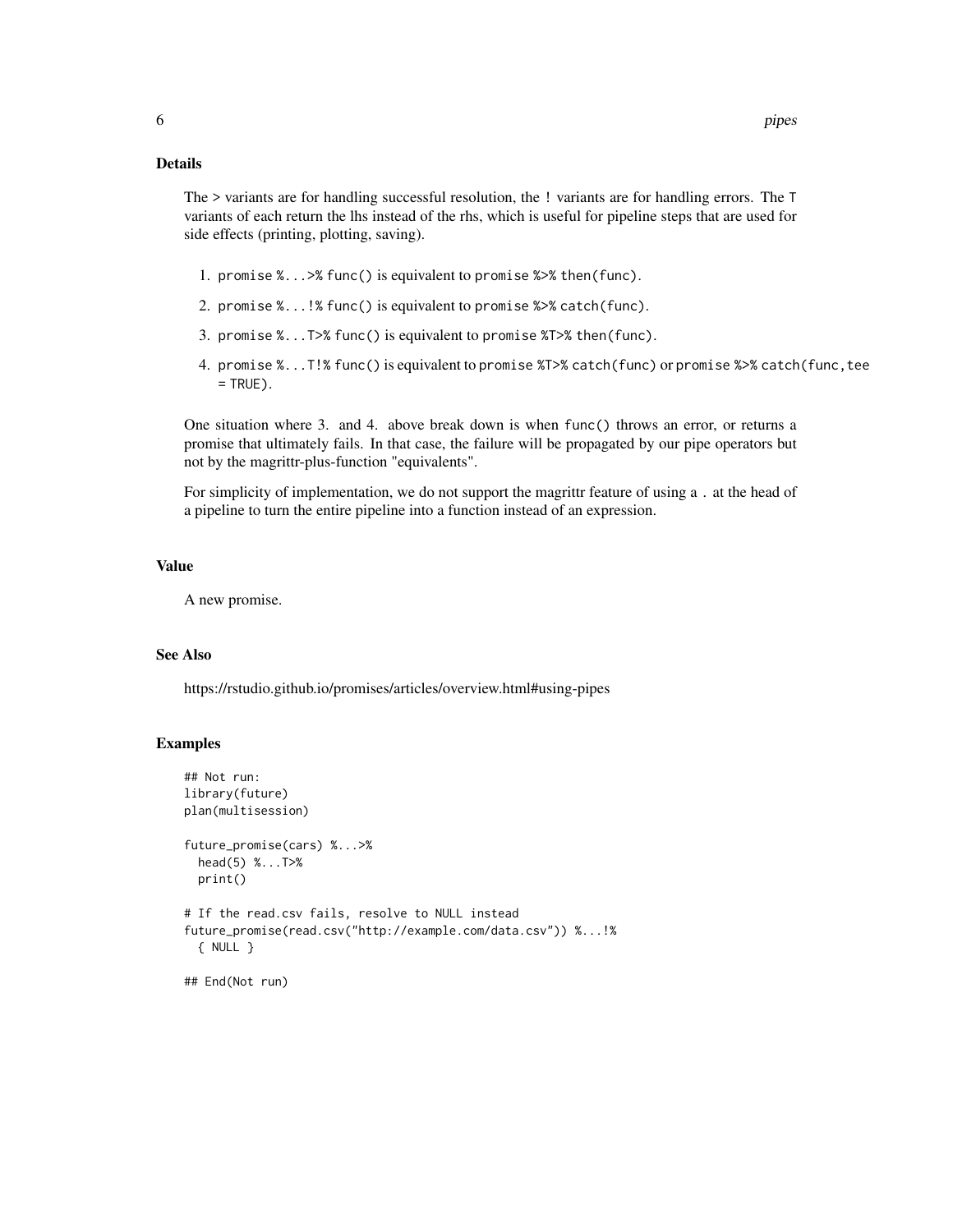<span id="page-6-1"></span><span id="page-6-0"></span>

#### Description

promise() creates a new promise. A promise is a placeholder object for the eventual result (or error) of an asynchronous operation. This function is not generally needed to carry out asynchronous programming tasks; instead, it is intended to be used mostly by package authors who want to write asynchronous functions that return promises.

#### Usage

promise(action)

#### Arguments

action A function with signature function(resolve, reject), or a one-sided formula. See Details.

#### Details

The action function should be a piece of code that returns quickly, but initiates a potentially longrunning, asynchronous task. If/when the task successfully completes, call resolve(value) where value is the result of the computation (like the return value). If the task fails, call reject(reason), where reason is either an error object, or a character string.

It's important that asynchronous tasks kicked off from action be coded very carefully–in particular, all errors must be caught and passed to reject(). Failure to do so will cause those errors to be lost, at best; and the caller of the asynchronous task will never receive a response (the asynchronous equivalent of a function call that never returns, i.e. hangs).

The return value of action will be ignored.

#### Value

A promise object (see [then](#page-10-1)).

```
# Create a promise that resolves to a random value after 2 secs
p1 <- promise(function(resolve, reject) {
 later::later(~resolve(runif(1)), delay = 2)
})
p1 %...>% print()
# Create a promise that errors immediately
p2 <- promise(~{
 reject("An error has occurred")
})
```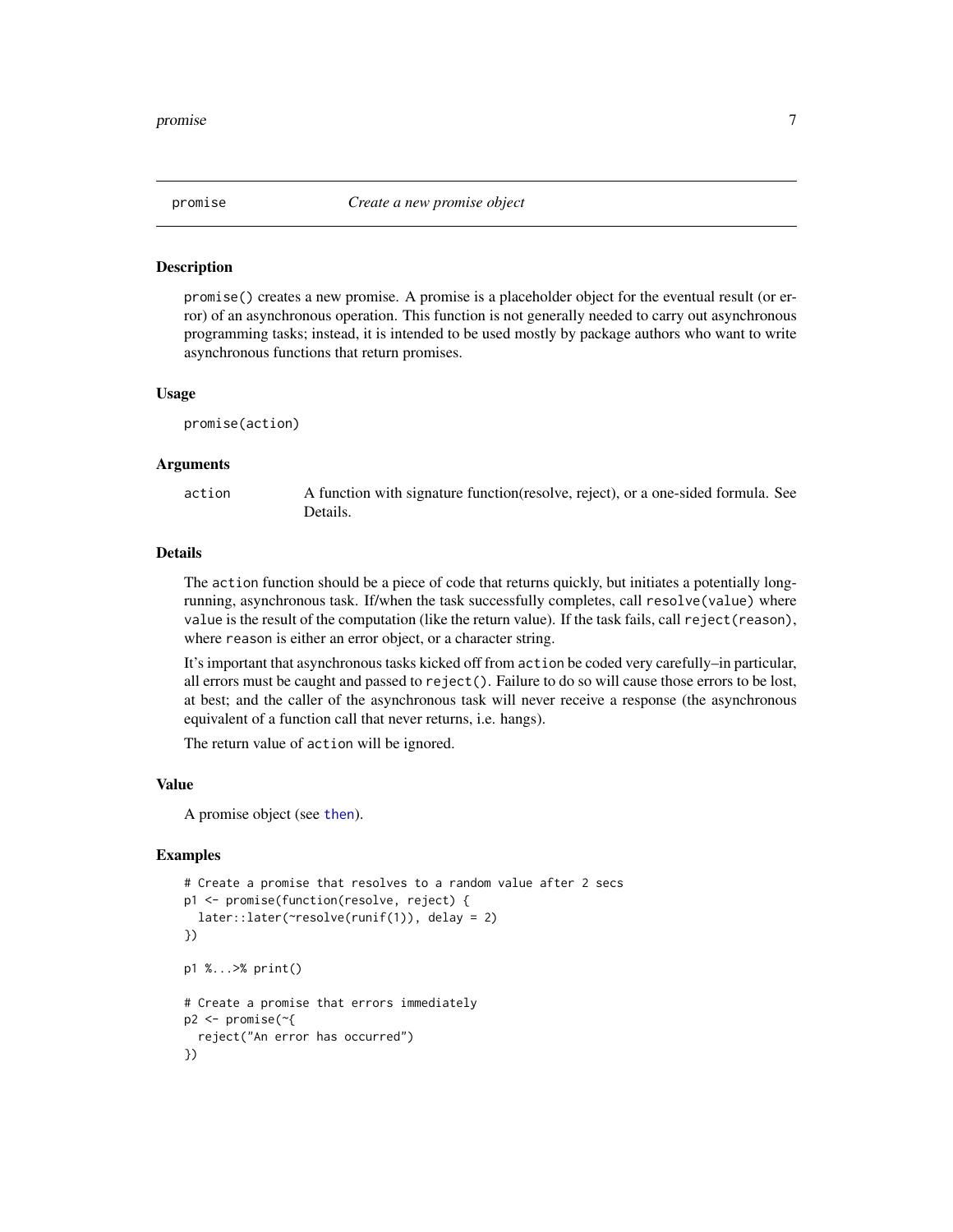```
then(p2,
  onFulfilled = ~message("Success"),
  onRejected = ~message("Failure")
\mathcal{L}
```
promise\_all *Combine multiple promise objects*

#### Description

Use promise\_all to wait for multiple promise objects to all be successfully fulfilled. Use promise\_race to wait for the first of multiple promise objects to be either fulfilled or rejected.

#### Usage

 $promise_a11(..., .list = NULL)$ promise\_race(..., .list = NULL)

#### Arguments

| $\cdot$ $\cdot$ $\cdot$ | Promise objects. Either all arguments must be named, or all arguments must be |
|-------------------------|-------------------------------------------------------------------------------|
|                         | unnamed. If . list is provided, then these arguments are ignored.             |
| .list                   | A list of promise objects–an alternative to $\dots$                           |

#### Value

#### A promise.

For promise\_all, if all of the promises were successful, the returned promise will resolve to a list of the promises' values; if any promise fails, the first error to be encountered will be used to reject the returned promise.

For promise\_race, the first of the promises to either fulfill or reject will be passed through to the returned promise.

```
p1 <- promise(~later::later(~resolve(1), delay = 1))
p2 <- promise(~later::later(~resolve(2), delay = 2))
# Resolves after 1 second, to the value: 1
promise_race(p1, p2) %...>% {
  cat("promise_race:\n")
  str(.)
}
# Resolves after 2 seconds, to the value: list(1, 2)
promise_all(p1, p2) %...>% {
```
<span id="page-7-0"></span>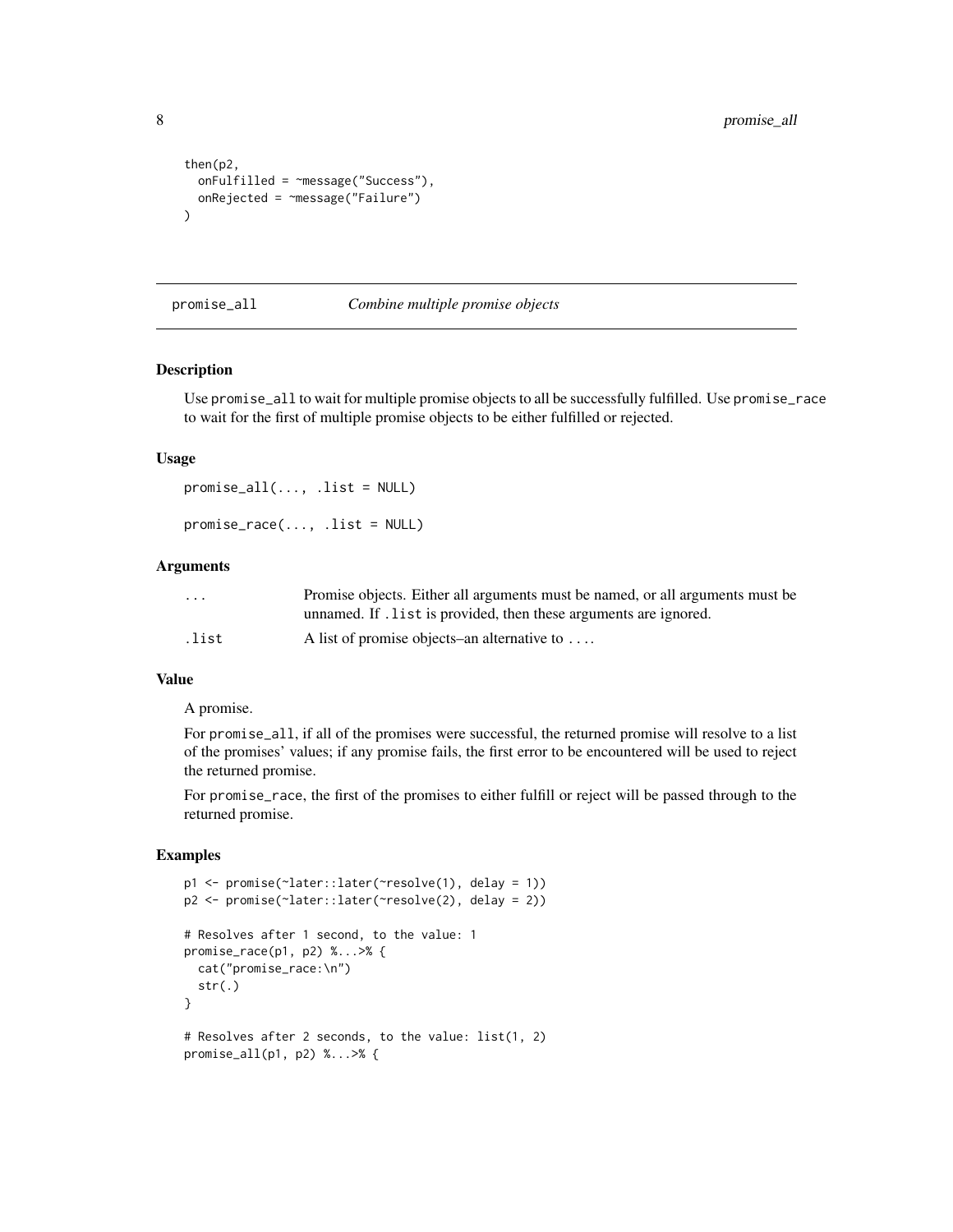# <span id="page-8-0"></span>promise\_map 9

```
cat("promise_all:\n")
 str(.)
}
```
promise\_map *Promise-aware lapply/map*

# Description

Similar to [base::lapply\(\)](#page-0-0) or [purrr::map](#page-0-0), but promise-aware: the  $\cdot$  f function is permitted to return promises, and while lapply returns a list, promise\_map returns a promise that resolves to a similar list (of resolved values only, no promises).

#### Usage

promise\_map(.x, .f, ...)

#### **Arguments**

| $\cdot$ X | A vector (atomic or list) or an expression object (but not a promise). Other<br>objects (including classed objects) will be coerced by base::as.list. |
|-----------|-------------------------------------------------------------------------------------------------------------------------------------------------------|
| $\cdot$ f | The function to be applied to each element of .x. The function is permitted, but<br>not required, to return a promise.                                |
| $\ddotsc$ | Optional arguments to . f.                                                                                                                            |

#### Details

promise\_map processes elements of .x serially; that is, if .f(.x[[1]]) returns a promise, then .f(.x[[2]]) will not be invoked until that promise is resolved. If any such promise rejects (errors), then the promise returned by promise\_map immediately rejects with that err.

#### Value

A promise that resolves to a list (of values, not promises).

```
# Waits x seconds, then returns x*10
wait_this_long \leq function(x) {
  promise(~later::later(~{
   resolve(x*10)
  \}, delay = x))
}
promise_map(list(A=1, B=2, C=3), wait_this_long) %...>%
  print()
```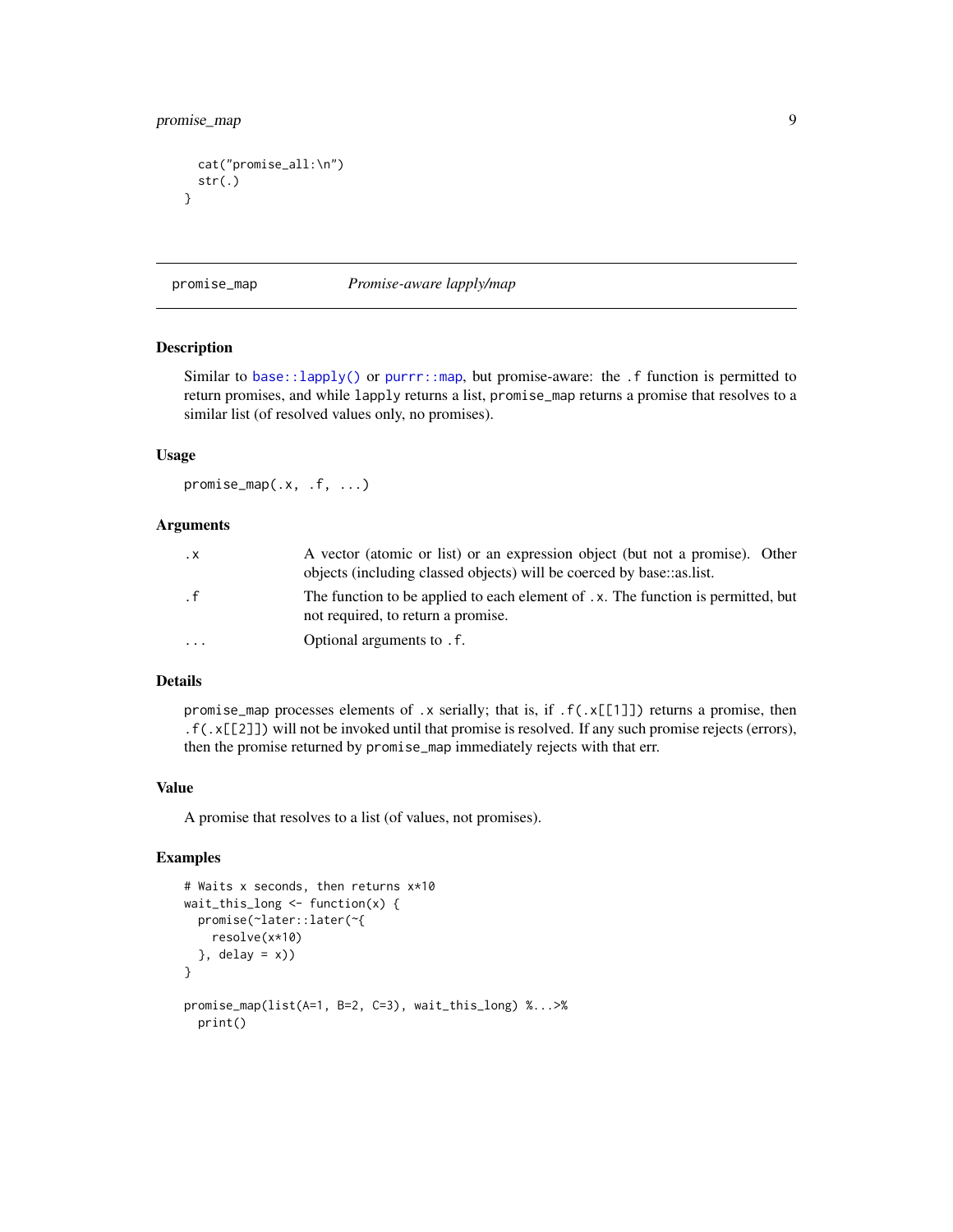<span id="page-9-0"></span>

#### Description

Similar to [purrr::reduce](#page-0-0) (left fold), but the function . f is permitted to return a promise. promise\_reduce will wait for any returned promise to resolve before invoking .f with the next element; in other words, execution is serial. .f can return a promise as output but should never encounter a promise as input (unless .x itself is a list of promises to begin with, in which case the second parameter would be a promise).

#### Usage

promise\_reduce(.x, .f, ..., .init)

# Arguments

| $\cdot$ X | A vector or list to reduce. (Not a promise.)                                                                                                                                                                             |
|-----------|--------------------------------------------------------------------------------------------------------------------------------------------------------------------------------------------------------------------------|
| $\cdot$ f | A function that takes two parameters. The first parameter will be the "result"<br>(initially . in it, and then set to the result of the most recent call to func), and<br>the second parameter will be an element of .x. |
| $\cdots$  | Other arguments to pass to . f                                                                                                                                                                                           |
| .init     | The initial result value of the fold, passed into . f when it is first executed.                                                                                                                                         |

# Value

A promise that will resolve to the result of calling .f on the last element (or .init if .x had no elements). If any invocation of .f results in an error or a rejected promise, then the overall promise\_reduce promise will immediately reject with that error.

```
# Returns a promise for the sum of e1 + e2, with a 0.5 sec delay
slowly_add <- function(e1, e2) {
 promise(~later::later(~resolve(e1 + e2), delay = 0.5))
}
# Prints 55 after a little over 5 seconds
promise_reduce(1:10, slowly_add, .init = 0) %...>% print()
```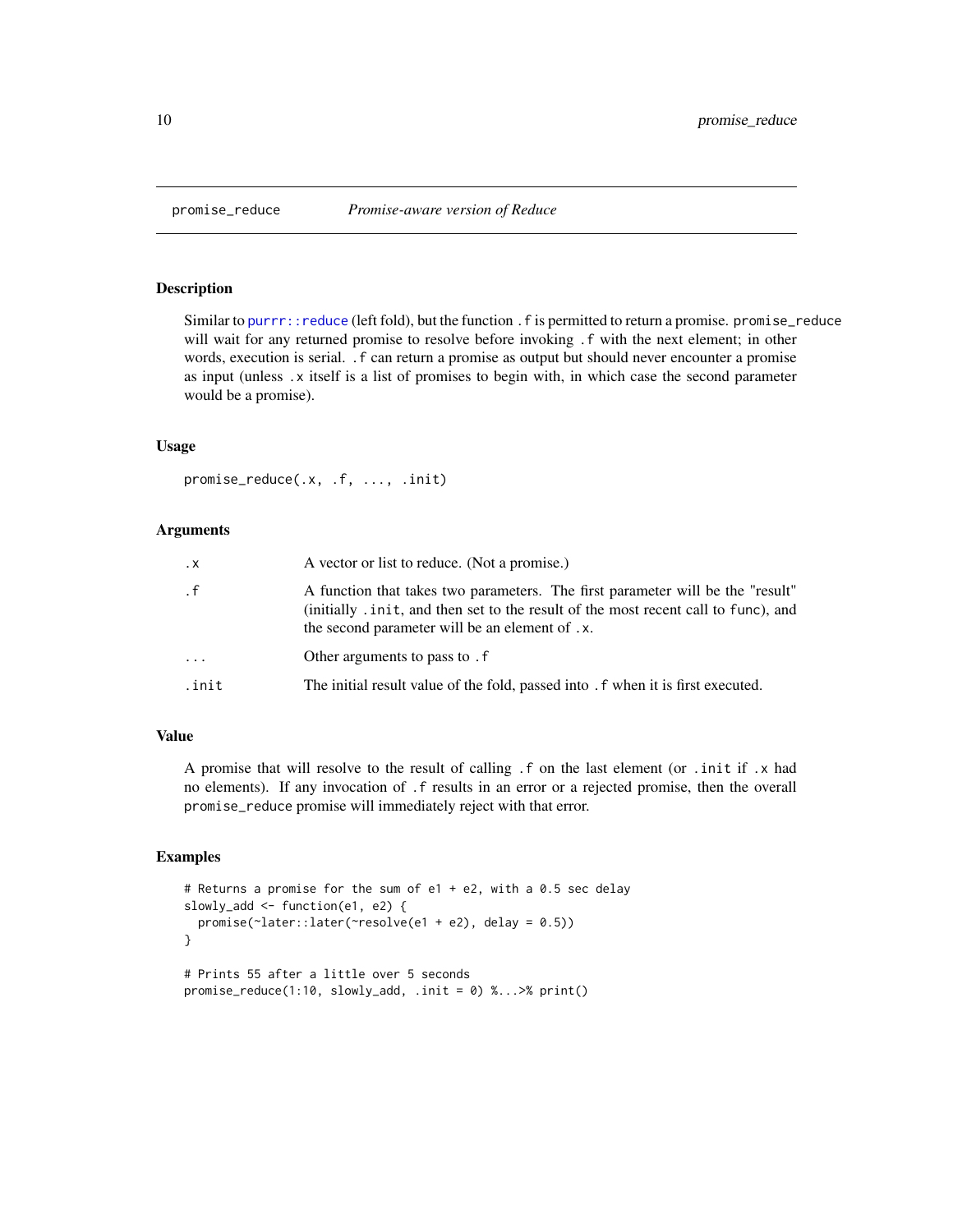<span id="page-10-0"></span>promise\_resolve *Create a resolved or rejected promise*

# **Description**

Helper functions to conveniently create a promise that is resolved to the given value (or rejected with the given reason).

#### Usage

```
promise_resolve(value)
```
promise\_reject(reason)

# Arguments

| value  | A value, or promise, that the new promise should be resolved to. This expression<br>will be lazily evaluated, and if evaluating the expression raises an error, then the<br>new promise will be rejected with that error as the reason. |
|--------|-----------------------------------------------------------------------------------------------------------------------------------------------------------------------------------------------------------------------------------------|
| reason | An error message string, or error object.                                                                                                                                                                                               |

#### Examples

```
promise_resolve(mtcars) %...>%
 head() %...>%
 print()
promise_reject("Something went wrong") %...T!%
 { message(conditionMessage(.)) }
```
<span id="page-10-1"></span>

then *Access the results of a promise*

#### <span id="page-10-2"></span>Description

Use the then function to access the eventual result of a promise (or, if the operation fails, the reason for that failure). Regardless of the state of the promise, the call to then is non-blocking, that is, it returns immediately; so what it does *not* do is immediately return the result value of the promise. Instead, you pass logic you want to execute to then, in the form of function callbacks (or formulas, see Details). If you provide an onFulfilled callback, it will be called upon the promise's successful resolution, with a single argument value: the result value. If you provide an onRejected callback, it will be called if the operation fails, with a single argument reason: the error that caused the failure.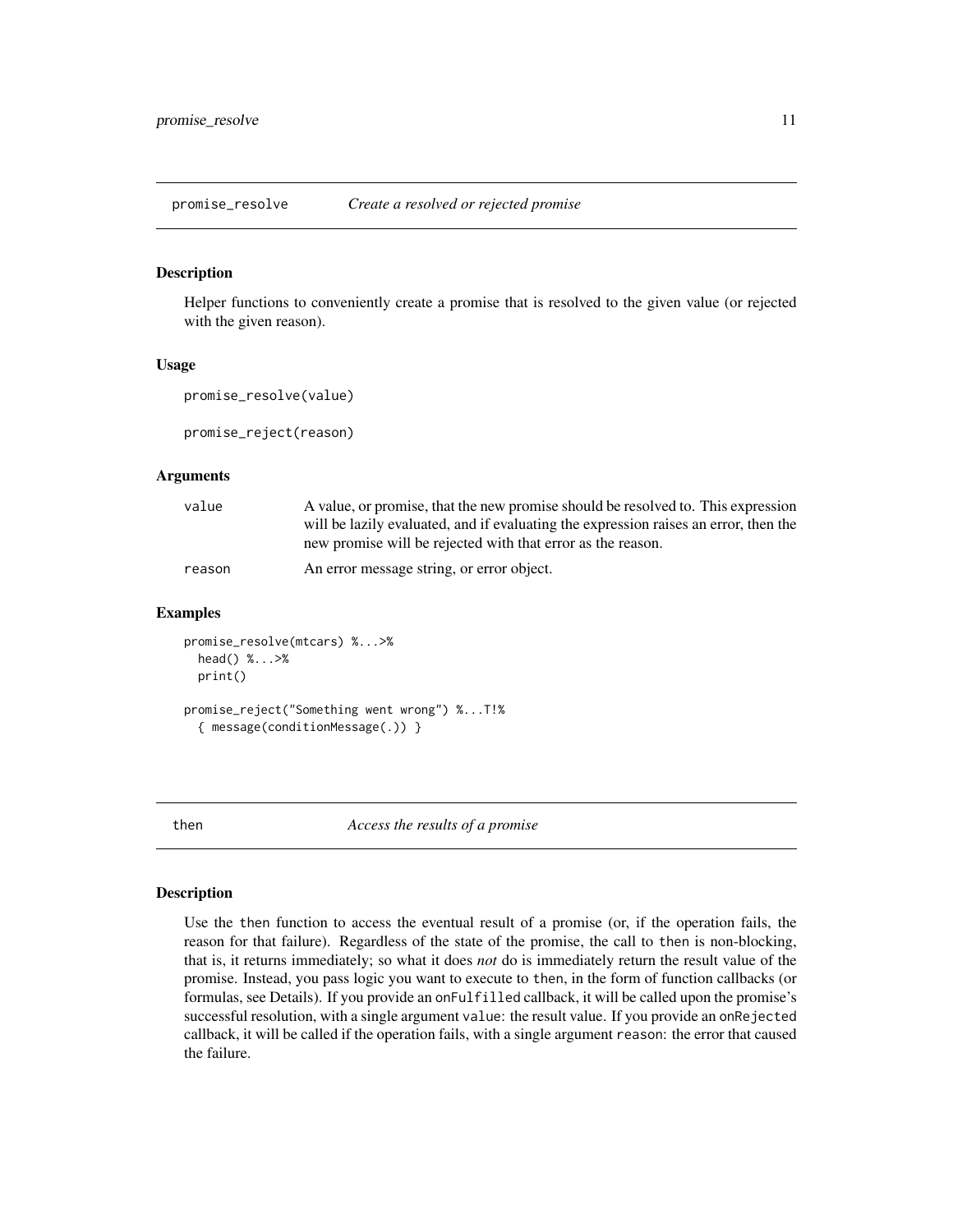#### <span id="page-11-0"></span>Usage

```
then(promise, onFulfilled = NULL, onRejected = NULL)
catch(promise, onRejected, tee = FALSE)
finally(promise, onFinally)
```
# Arguments

| promise     | A promise object. The object can be in any state.                                                                                                                                                                                                                                                                                                                                                                                                                                                                                |
|-------------|----------------------------------------------------------------------------------------------------------------------------------------------------------------------------------------------------------------------------------------------------------------------------------------------------------------------------------------------------------------------------------------------------------------------------------------------------------------------------------------------------------------------------------|
| onFulfilled | A function (or a formula–see Details) that will be invoked if the promise value<br>successfully resolves. When invoked, the function will be called with a single<br>argument: the resolved value. Optionally, the function can take a second param-<br>eter visible if you care whether the promise was resolved with a visible or<br>invisible value. The function can return a value or a promise object, or can throw<br>an error; these will affect the resolution of the promise object that is returned by<br>$then(.)$ . |
| onRejected  | A function taking the argument error (or a formula–see Details). The function<br>can return a value or a promise object, or can throw an error. If onRejected is<br>provided and doesn't throw an error (or return a promise that fails) then this is<br>the async equivalent of catching an error.                                                                                                                                                                                                                              |
| tee         | If TRUE, ignore the return value of the callback, and use the original value in-<br>stead. This is useful for performing operations with side-effects, particularly<br>logging to the console or a file. If the callback itself throws an error, and tee<br>is TRUE, that error will still be used to fulfill the the returned promise (in other<br>words, tee only has an effect if the callback does not throw).                                                                                                               |
| onFinally   | A function with no arguments, to be called when the async operation either<br>succeeds or fails. Usually used for freeing resources that were used during async<br>operations.                                                                                                                                                                                                                                                                                                                                                   |

# Formulas

For convenience, the then(), catch(), and finally() functions use  $rlang::as_function()$  to convert onFulfilled, onRejected, and onFinally arguments to functions. This means that you can use formulas to create very compact anonymous functions, using . to access the value (in the case of onFulfilled) or error (in the case of onRejected).

# Chaining promises

The first parameter of then is a promise; given the stated purpose of the function, this should be no surprise. However, what may be surprising is that the return value of then is also a (newly created) promise. This new promise waits for the original promise to be fulfilled or rejected, and for onFulfilled or onRejected to be called. The result of (or error raised by) calling onFulfilled/onRejected will be used to fulfill (reject) the new promise.

```
promise_a <- get_data_frame_async()
promise_b <- then(promise_a, onFulfilled = head)
```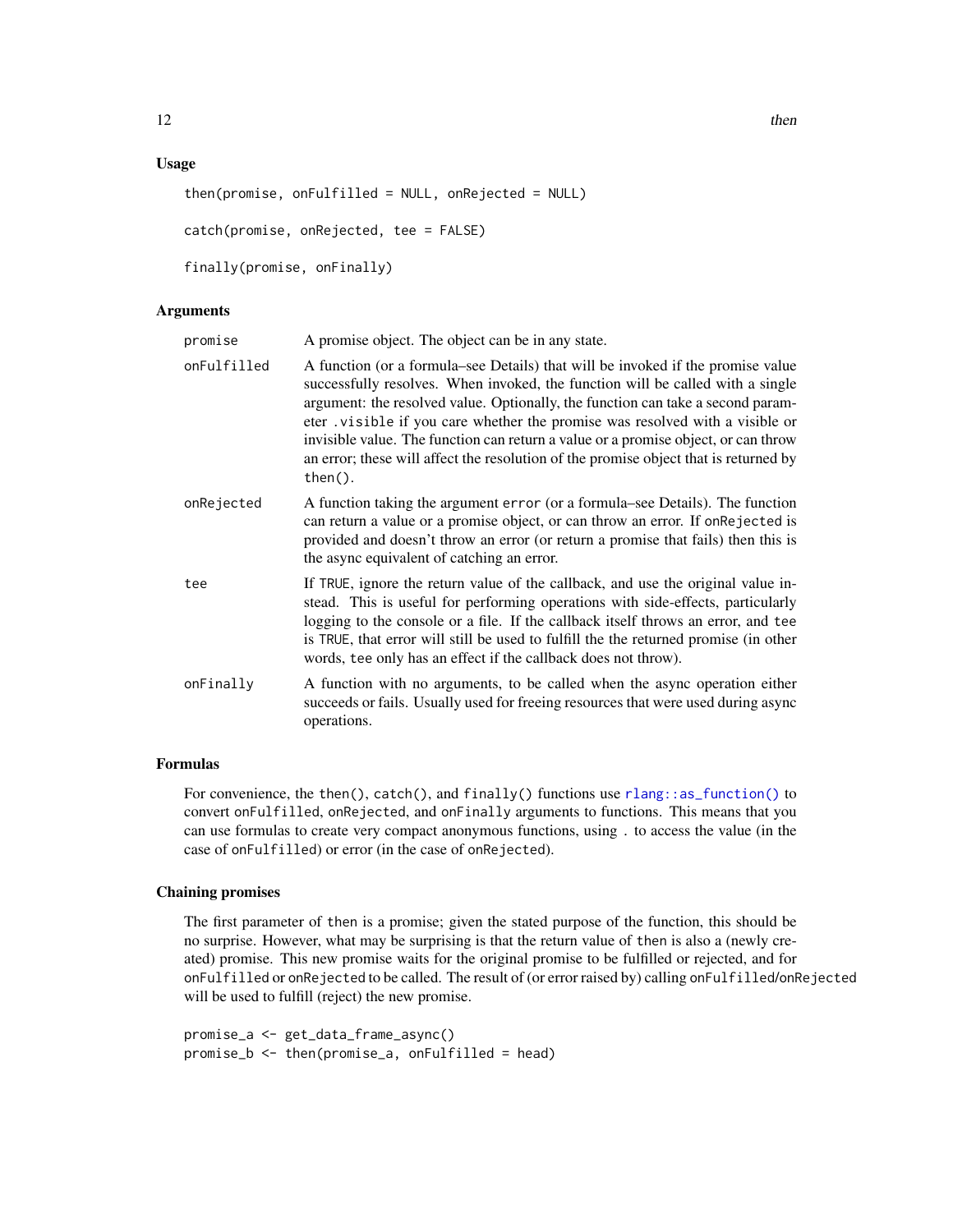In this example, assuming get\_data\_frame\_async returns a promise that eventually resolves to a data frame, promise\_b will eventually resolve to the first 10 or fewer rows of that data frame.

Note that the new promise is considered fulfilled or rejected based on whether onFulfilled/onRejected returns a value or throws an error, not on whether the original promise was fulfilled or rejected. In other words, it's possible to turn failure to success and success to failure. Consider this example, where we expect some\_async\_operation to fail, and want to consider it an error if it doesn't:

```
promise_c <- some_async_operation()
promise_d <- then(promise_c,
  onFulfilled = function(value) {
    stop("That's strange, the operation didn't fail!")
  },
  onRejected = function(reason) {
    # Great, the operation failed as expected
    NULL
  }
)
```
Now, promise\_d will be rejected if promise\_c is fulfilled, and vice versa.

Warning: Be very careful not to accidentally turn failure into success, if your error handling code is not the last item in a chain!

```
some_async_operation() %>%
  catch(function(reason) {
   warning("An error occurred: ", reason)
  }) %>%
  then(function() {
   message("I guess we succeeded...?") # No!
  })
```
In this example, the catch callback does not itself throw an error, so the subsequent then call will consider its promise fulfilled!

# Convenience functions

For readability and convenience, we provide catch and finally functions.

The catch function is equivalent to then, but without the onFulfilled argument. It is typically used at the end of a promise chain to perform error handling/logging.

The finally function is similar to then, but takes a single no-argument function (or formula) that will be executed upon completion of the promise, regardless of whether the result is success or failure. It is typically used at the end of a promise chain to perform cleanup tasks, like closing file handles or database connections. Unlike then and catch, the return value of finally is ignored; however, if an error is thrown in finally, that error will be propagated forward into the returned promise.

# **Visibility**

onFulfilled functions can optionally have a second parameter visible, which will be FALSE if the result value is [invisible.](#page-0-0)

<span id="page-12-0"></span> $then$  13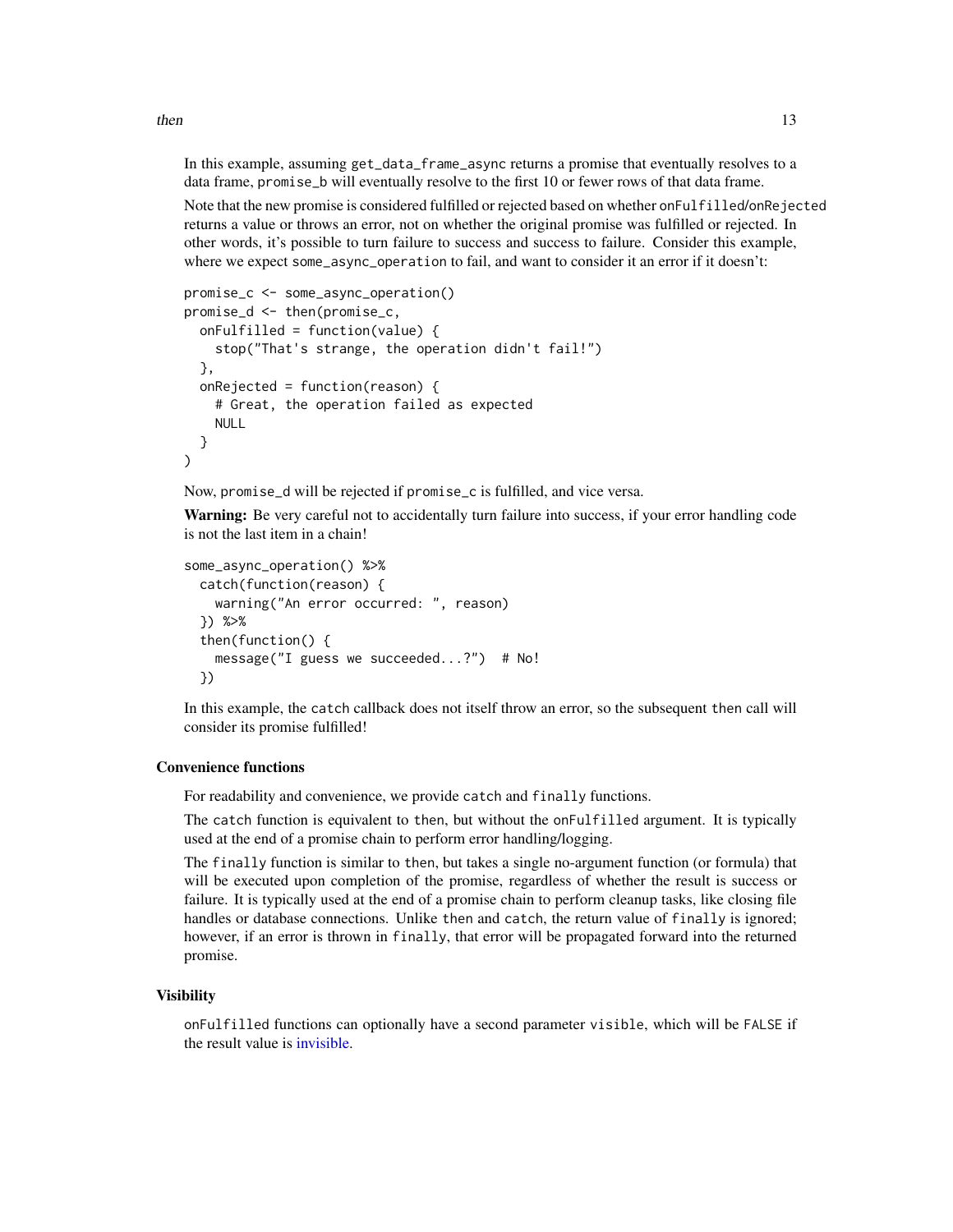<span id="page-13-1"></span><span id="page-13-0"></span>with\_promise\_domain *Promise domains*

# Description

Promise domains are used to temporarily set up custom environments that intercept and influence the registration of callbacks. Create new promise domain objects using new\_promise\_domain, and temporarily activate a promise domain object (for the duration of evaluating a given expression) using with\_promise\_domain.

# Usage

```
with_promise_domain(domain, expr, replace = FALSE)
```

```
new_promise_domain(
 wrapOnFulfilled = identity,
 wrapOnRejected = identity,
 wrapSync = force,
  onError = force,
  ...,
  wrapOnFinally = NULL
)
```
# Arguments

| domain          | A promise domain object to install while expr is evaluated.                                                                                                                                                                                                                                                |
|-----------------|------------------------------------------------------------------------------------------------------------------------------------------------------------------------------------------------------------------------------------------------------------------------------------------------------------|
| expr            | Any R expression, to be evaluated under the influence of domain.                                                                                                                                                                                                                                           |
| replace         | If FALSE, then the effect of the domain will be added to the effect of any currently<br>active promise domain(s). If $TRUE$ , then the current promise domain(s) will be<br>ignored for the duration of the with_promise_domain call.                                                                      |
| wrapOnFulfilled |                                                                                                                                                                                                                                                                                                            |
|                 | A function that takes a single argument: a function that was passed as an on-Fulfilled<br>argument to then(). The wrapOnFulfilled function should return a function<br>that is suitable for on Fulfilled duty.                                                                                             |
|                 | wrapOnRejected A function that takes a single argument: a function that was passed as an onRejected<br>argument to then(). The wrapOnRejected function should return a function<br>that is suitable for onRejected duty.                                                                                   |
| wrapSync        | A function that takes a single argument: a (lazily evaluated) expression that the<br>function should force(). This expression represents the expr argument passed<br>to with_promise_domain(); wrapSync allows the domain to manipulate the<br>environment before/after expr is evaluated.                 |
| onError         | A function that takes a single argument: an error. on Error will be called when-<br>ever an exception occurs in a domain (that isn't caught by a tryCatch). Provid-<br>ing an onError callback doesn't cause errors to be caught, necessarily; instead,<br>onError callbacks behave like calling handlers. |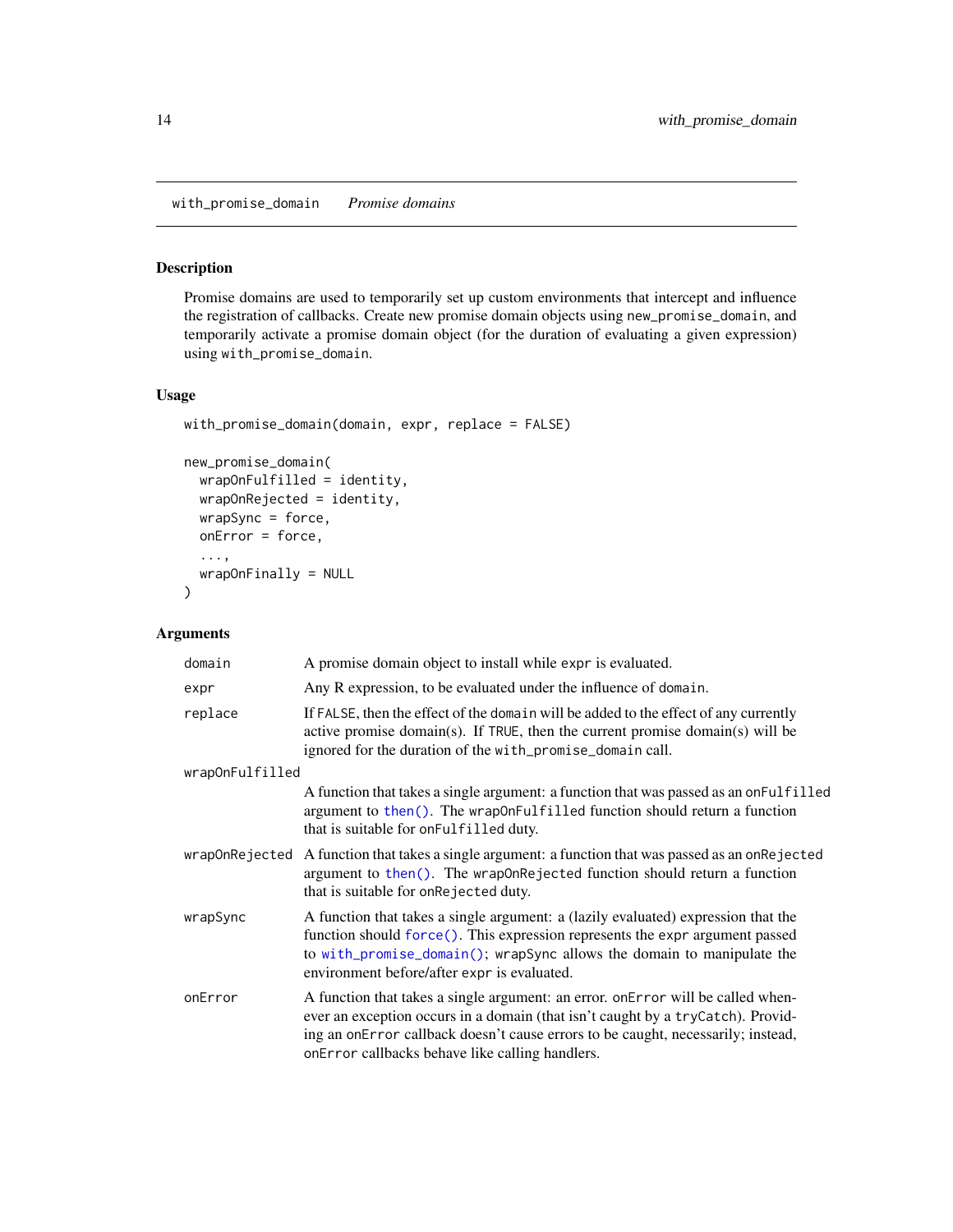<span id="page-14-0"></span>

| $\cdots$      | Arbitrary named values that will become elements of the promise domain object,<br>and can be accessed as items in an environment (i.e. using $[\lceil \text{or } \$ \rceil]$ ).                                                                                                                                                                                                                                                                                                                                                               |
|---------------|-----------------------------------------------------------------------------------------------------------------------------------------------------------------------------------------------------------------------------------------------------------------------------------------------------------------------------------------------------------------------------------------------------------------------------------------------------------------------------------------------------------------------------------------------|
| wrapOnFinally | A function that takes a single argument: a function that was passed as an one Finally<br>argument to then(). The wrap on Finally function should return a function that<br>is suitable for on Finally duty. If wrapon Finally is NULL (the default), then<br>the domain will use both wrap0nFulfilled and wrap0nRejected to wrap the<br>onFinally. If it's important to distinguish between normal fulfillment/rejection<br>handlers and finally handlers, then be sure to provide wrapon Finally, even if<br>it's just base:: $identity()$ . |

# Details

While with\_promise\_domain is on the call stack, any calls to [then\(\)](#page-10-1) (or higher level functions or operators, like [catch\(\)](#page-10-2) or the various [pipes\)](#page-4-1) will belong to the promise domain. In addition, when a then callback that belongs to a promise domain is invoked, then any new calls to then will also belong to that promise domain. In other words, a promise domain "infects" not only the immediate calls to then, but also to "nested" calls to then.

For more background, read the [original design doc.](https://gist.github.com/jcheng5/b1c87bb416f6153643cd0470ac756231)

For examples, see the source code of the Shiny package, which uses promise domains extensively to manage graphics devices and reactivity.